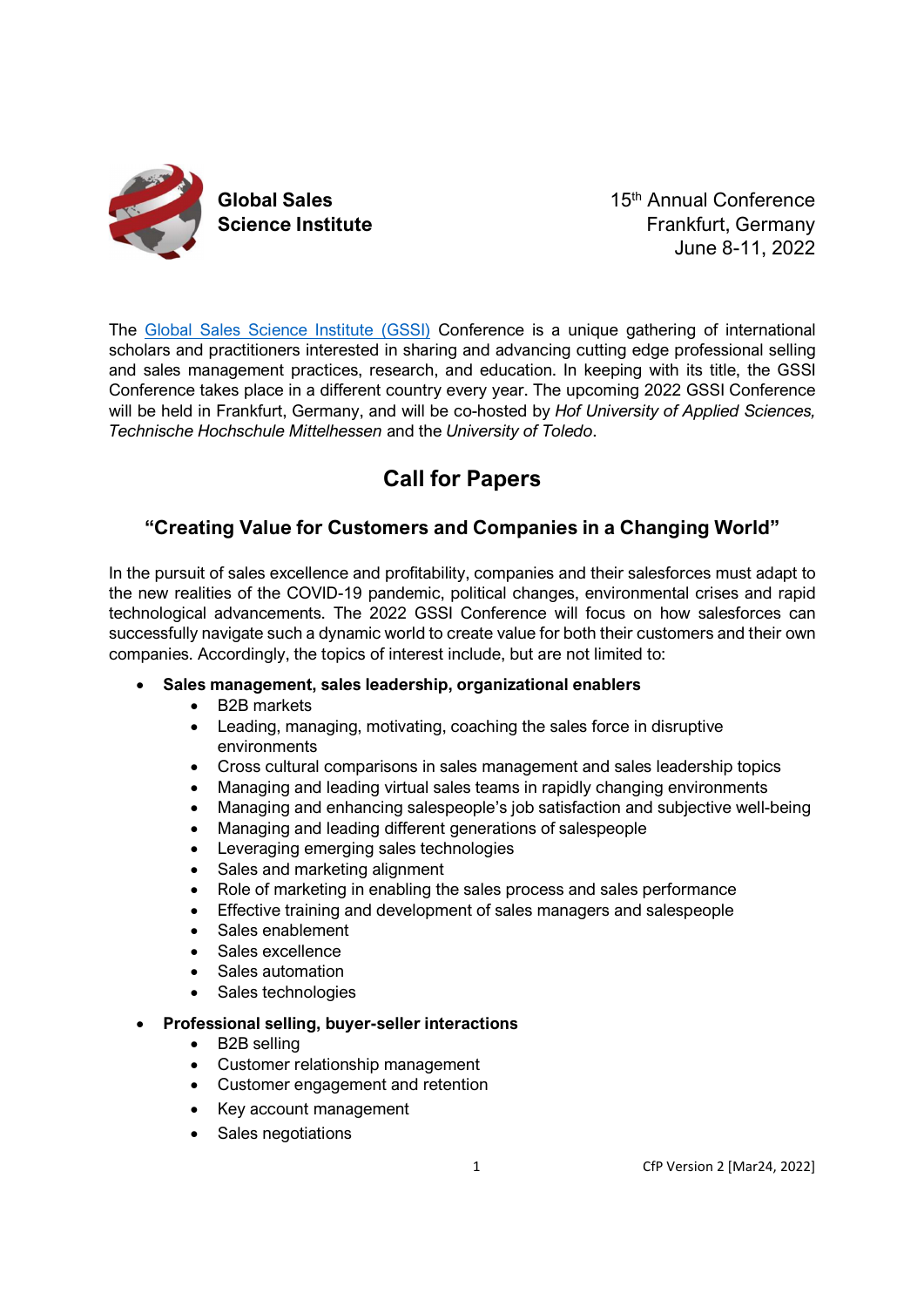- Comparison, assessment of selling techniques and strategies
- Differentiation through selling sustainable products and value propositions
- Adapting selling styles to customers' buying processes
- Value creation and co-creation
- Cross cultural comparisons in selling and buyer-seller interaction topics

## Competitive Paper Submissions

The 2022 GSSI Conference welcomes both empirical and theoretical papers related to all aspects of professional selling, sales negotiation, sales management, sales leaderships, sales enablement, and marketing and sales interfaces. Papers that connect science with practice and those that explore interesting new concepts, directions, and important developments in sales are especially encouraged. Competitive papers should be submitted in the form of a maximum 3,600-word extended abstract (see submission guidelines below).

Competitive papers are reviewed following a double-blind process and accepted papers will be presented during the conference. There will be awards for the Conference Best Empirical Paper and the Conference Best Theoretical Paper. Key dates for competitive papers are as follows:

- Competitive Papers Submission Deadline: January 31, 2022
- Co-Chairs Decision to Authors: February 28, 2022
- Final Formatted Paper Version Deadline: April 25, 2022

## Journal of Business & Industrial Marketing Special Issue

In collaboration with the editors of the Journal of Business & Industrial Marketing, the Conference Hosts plan to publish a Special Issue on the conference topic. All accepted competitive papers are encouraged to submit to the special issue. The submission window for complete papers will open immediately after the conference and last approximately 3 months. More details and dates for revision submissions will be announced in the future.

## Special Sessions

The 2022 GSSI Conference will host various special sessions and is open to new special session topics and suggestions. Special sessions provide a good vehicle to acquaint sales academics and professionals with new perspectives, theories, and provocative ideas, and to bring diverse participants together around a common theme, or to integrate academically-minded practitioners into the conference. If you have any ideas for hosting a special session, please feel free to contact Conference Co-Chair (Catherine.johnson3@utoledo.edu) in advance.

In addition, the conference will address best practices in sales education making the conference an excellent venue for sales educators looking for professional development opportunities.

## Doctoral Student Sales Research Program

There will be a special competitive session for doctoral student papers (empirical or conceptual) related to any selling and/or sales management issue. Submitted papers must be authored by doctoral students (single or multiple authors are acceptable) who are candidates for degrees in marketing or a closely related field at an accredited university. Upon submission, please mention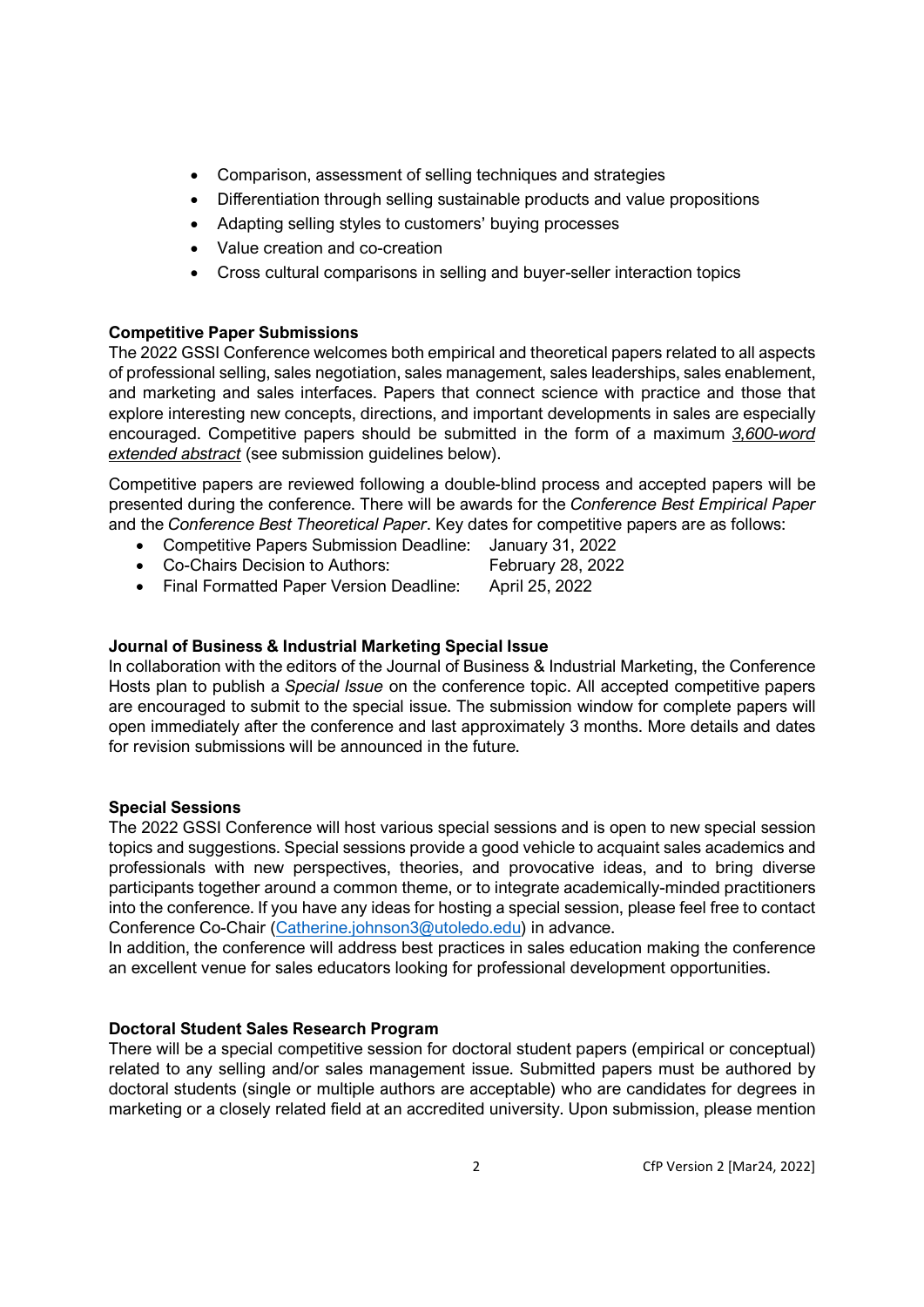that the paper has been authored (or co-authored) by doctoral student(s). There will be an award for the Conference Best Doctoral Student Paper.

#### Conference Venue & Fees

The conference will be held at the Mövenpick Hotel Frankfurt City, Germany. The hotel is located in the city center of Frankfurt am Main and will provide us a cozy place to convene and stay. More details on the conference venue and hotel rates will be provided soon.

The conference fee for regular conference participants will be at USD 690,- (early bird at USD 590,- [until Mar31, 2022]). Doctoral students will be charged with a fixed amount of USD 500. In case of a successful paper submission, the conference fee for these Doctoral Students will be fully waived. Selected (Doctoral) Students, who are planning to just participate, can get a USD 250 stipend.

#### Additional Announcements

Competitive Papers, Doctoral Student Papers and Special Session Proposals should be submitted electronically to Catherine Johnson (Catherine.johnson3@utoledo.edu) following the submission guidelines below. In case of paper acceptance, it is mandatory that at least one author of each accepted paper registers for and presents the paper at the conference.

Despite the continuation of the Covid-19 pandemic the GSSI Board as well as the Conference Chairs are hopeful that it can host the 2022 GSSI Conference in person. A final decision regarding the conference format (virtual or in-person) will be announced on February 28, 2022.

In the following weeks we will provide additional information on our conference. Please check our website www.gssi.world regularly for any updates for GSSI 2022 in Frankfurt!

#### We look forward to your submissions and to seeing you in Frankfurt!

Conference Co-Chairs:

Prof. Dr. Stefan Wengler, PhD Lecturer Gabriele Hildmann stefan.wengler@hof-university.de hildmann@fb3.fra-uas.de

Technische Hochschule Mittelhessen University of Toledo ulrich.vossebein@wi.thm.de catherine.johnson3@utoledo.edu

Hof University of Applied Sciences Frankfurt University of Applied Sciences

Prof. Dr. Ulrich Vossebein, PhD Associate Prof. Catherine M. Johnson, PhD